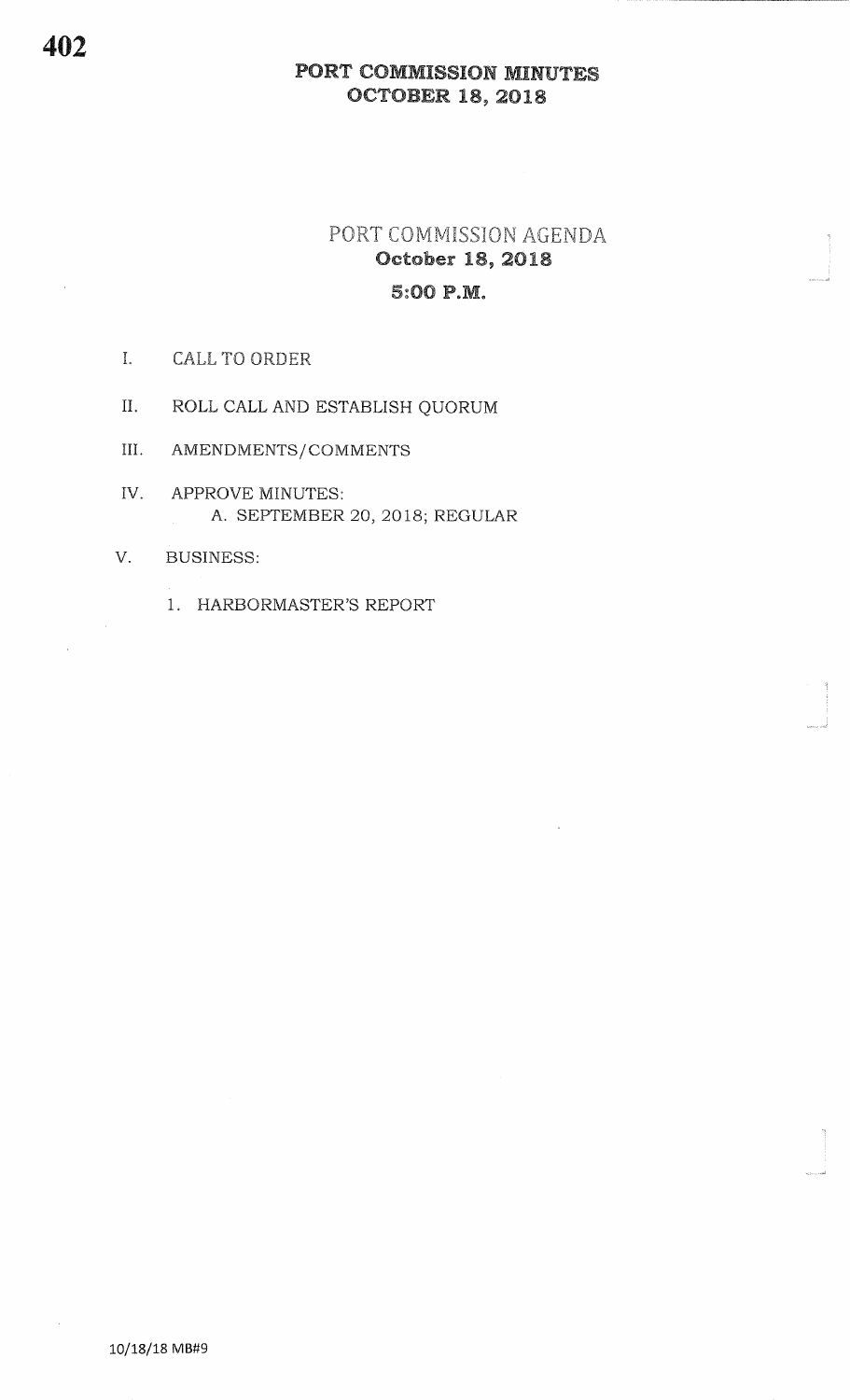## PORT COMMISSION MINUTESocToBER 18, 2018

Be it remembered that a regular meeting of the Port Commission of the City of Long Beach, Mississippi, was begun and held at the City Hall MeetingRoom, 201 Jeff Davis Avenue, in said City, on Thursday, October 18, 2018, at 5:00 o'clock p.m., it being the time, date, and place fixed for holding saidmeeting.

There were present and in attendance on said Commission and at themeeting the following named persons: President Phil Kies, Secretary Don Deschenes, Commissioners Russell Jones, Kevin Hicks, Junior Husband,Barney Hill, Harbormaster Bill Angley, and cify clerk stacey Dahl.

Absent the meeting were vice President Brandon Boggess andCommissioner Brian Currie.

There being a quorum present and sufficient to transact the business ofthis meeting, the following proceedings were had and done.

\*\*\*\*\*\*\*\*\*\*\*\*\*\*\*\*\*\*\*\*\*\*\*\*\*

Commissioner Kies called the meeting to order; whereupon there were no amendments or comments to the agenda.

\*\*\*\*\*\*\*\*\*\*\*\*\*\*\*\*\*\*\*\*\*\*\*\*\*\*\*

Commissioner Deschenes made motion seconded by Commissioner Jones and unanimously carried to approve minutes of the Port Commission, asfollows:

 $\triangleright$  Regular Minutes of September 20, 2018, as submitted.

\*\*\*\*\*\*\*\*\*\*\*\*\*\*\*\*\*\*\*\*\*\*\*\*\*\*\*\*

The Commission recognized Harbormaster Bill Angley for his report, asfollows: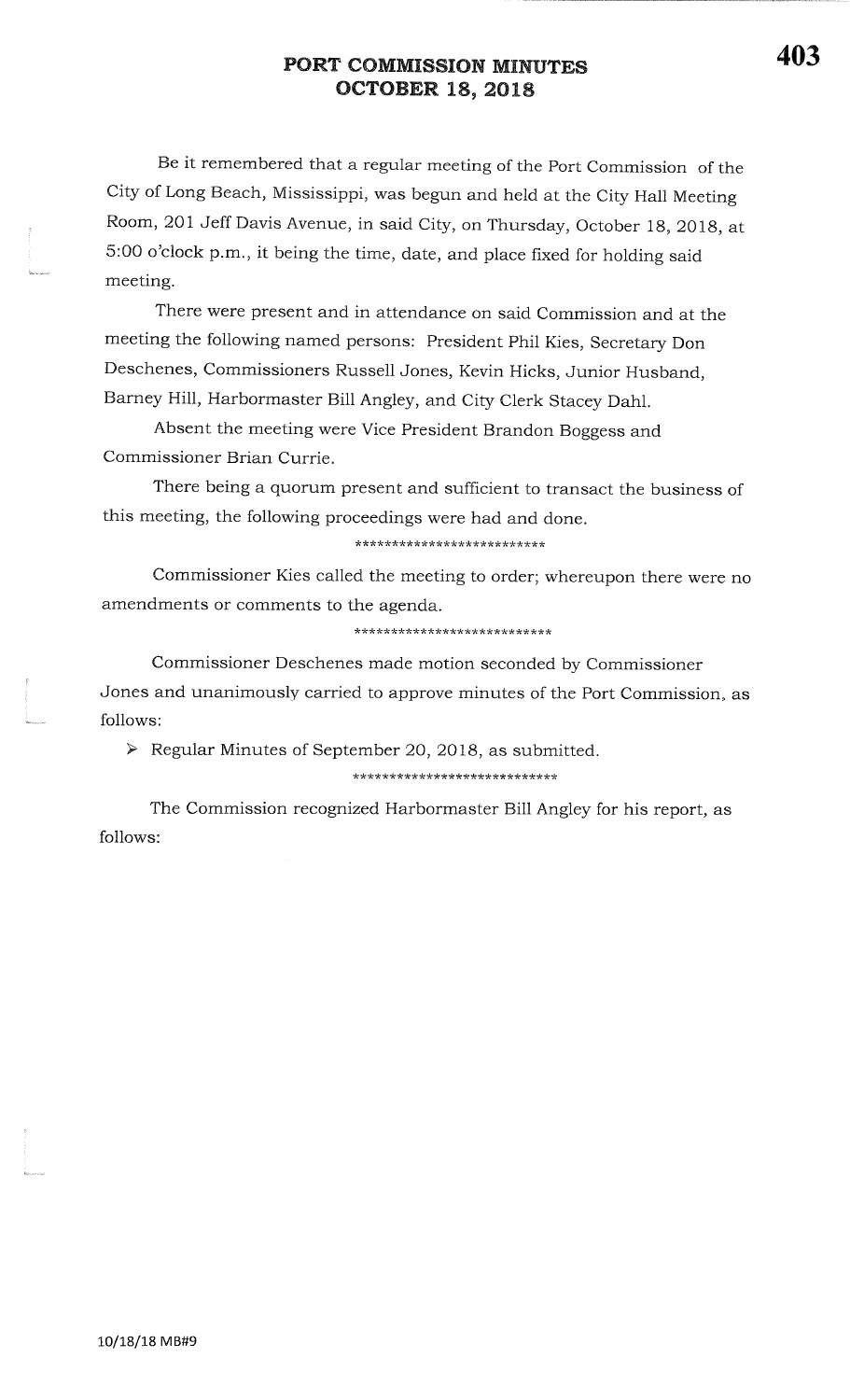#### PORT COMMISSION MINUTESocToBER 18, 2O1g

#### Harbor Master Report

#### October L8, 2018

- \* Engineer : Overstreet Engineering- Need to direct myself and David to proceed with bid packages for tank slab and removal along with Hurricane Nate projects
- **Working on pier decking, several finger piers are going to need rebuilt in the very near** future due to root and bad hardware
- **Exercise 3** Cameras near finished and look great
- Speed bumps at both sides of yacht club drive and 2 south of the launch
- **Resolution for law**
- **Bait shop will not fit next to fuel tanks without major lease modifications, need to direct** myself and David to come up with options to repair current location
- $\bullet$  Sign (NO UNATTENDED VESSELS WITHOUT HARBOR PERMISSION call 863-4795) Harbor is not responsible for damage or loss to your vessel? For the transient and other piers tostop the customers from not notifying us of their intentions for their stay.
- 143 of 218

\*\*

\*\*

The following action was taken regarding the aforesaid Harbormaster'sreport:

> Commissioner Husband made motion seconded by Commissioner Jones and unanimously carried to direct Engineer David Ball, Overstreet andAssociates, to proceed with bid packages for underground fuel tank andslab removal, and installation of a new slab.

\*\*\* \*\*\* \*\* rk\*\*\* tk \* \* \*?k \* \* \*\* tk\*\*

There being no further business to come before the Port Commission at this time, Commissioner Deschenes made motion seconded by Commissioner